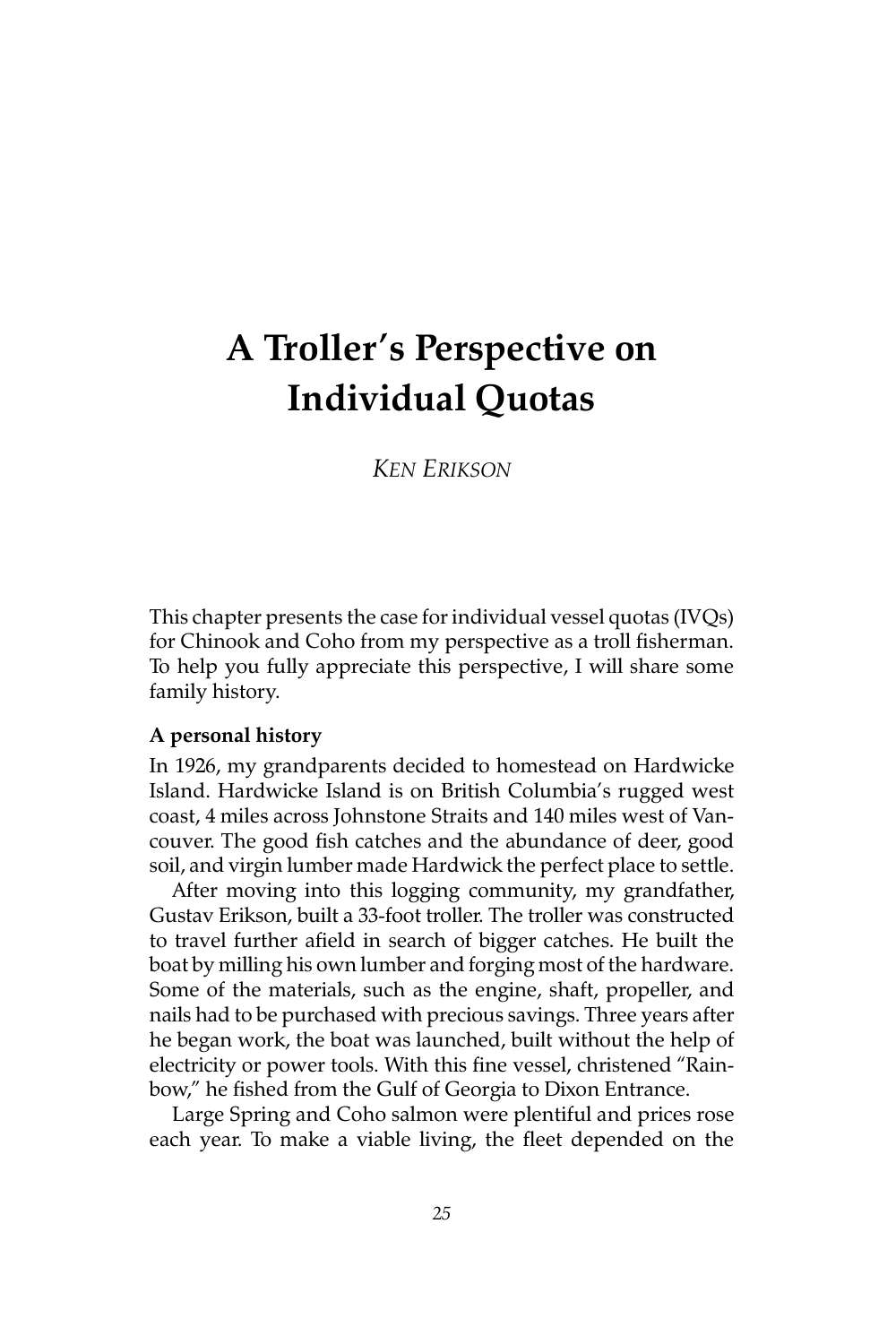#### *Fish or Cut Bait!*

Queen Charlotte Island fishing grounds. In the fall, my grandfather would troll to catch enough Coho to can for the winter months. This way of life remained largely unchanged for years. I remember that, when I was a boy, my grandfather fished throughout the good weather months of the year; there was no closed season then.

In 1939, my parents also settled on Hardwicke Island. My father followed in his father's footsteps. He owned small fishing vessels and eventually owned a much larger vessel. In 1946, in Lund, BC, he worked alongside his family to build a 38-foot troller, the "Sea Star." My father also fished the Queen Charlotte Islands, driven by stories of big Chinook and Coho catches.

I started fishing on a 16  $\frac{1}{2}$  -foot troller at Stuart Island when I was 10 years of old. Fishing licenses were one dollar a year. I would fish all summer and make \$250, then go to school in the winter. My first shift as a crewman on the high seas started at age 12. I would get up in the morning, light the gas stove, and make breakfast for my dad. The day was spent catching and preparing fish. Little did I know then that my sons would follow in my footsteps.

In those days, no one living on the coast thought about fishing for sport. We either caught salmon to support ourselves financially or to eat. But times have changed.

#### **The impact of sports fishing**

Initially the development of the sports fishery was concentrated in the Gulf of Georgia, particularly the north end. As this area began to get fished out, the fledgling commercial sports industry began to fish in other waters, first the west coast of Vancouver Island, then the central coast, Hakai Pass, and Rivers Inlet.

Around 15 years ago, commercial fishing dominated Parry Pass, between Graham Island and Langara. Generations of trollers had fished these grounds. By 1996, however, sports fishers had been allocated most of the Chinook harvest. Government policy, coming from distant Ottawa, had decreed that sports fishing interests should replace the trollers in harvesting Canada's Chinook resource.

If the Chinook salmon stocks return to levels seen in the mideighties (approximately 240,000 pieces), then the trollers who remain in the reduced fleet (which is expected to number about 50 percent of today's fleet), hope once again to harvest Chinook salmon. However, we know that the commercial sport industry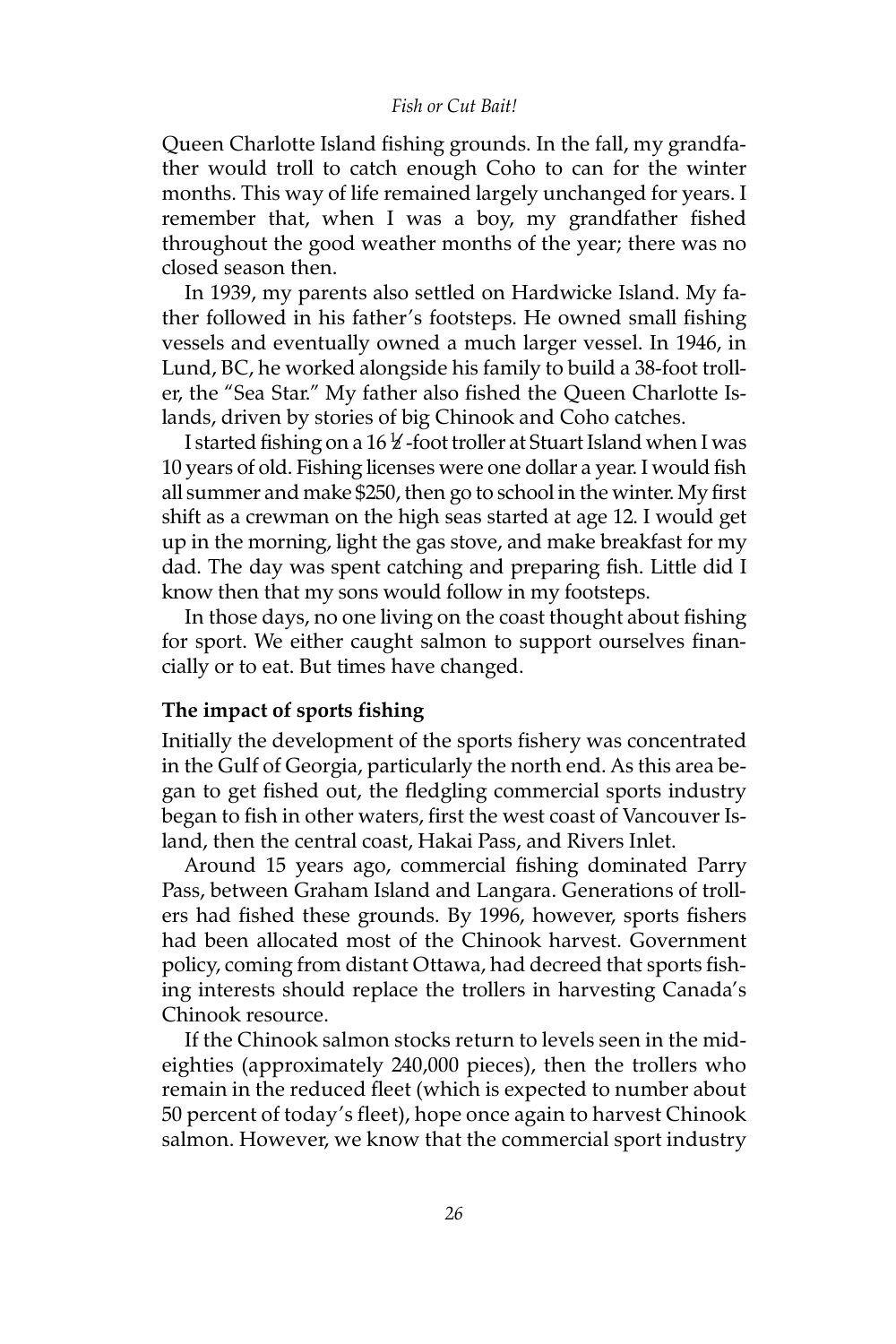will demand more fish and that there will be future reallocation to aboriginals.

# **A place for trollers today**

Trollers believe their fishery has a legitimate and valuable place in the Canadian economy. More than 80 percent of the troll salmon catch is exported, bringing in critical foreign currency. This is why trollers have called upon the Minister of Fisheries and Oceans to institute a coast-wide intersectoral allocation, i.e., an allocation by species as a percentage of yearly total allowable catch (TAC). The present system, where the commercial and aboriginal sectors have a fixed quota for the whole fleet but the sports fishery is open-ended, is causing the destruction of the salmon resource. We support the Minister's commissioning of a third party to recommend a fair system of intersectoral allocation. We also support the inclusion of a mechanism for intersectoral transfer of fish so that one sector may buy fish from another sector in a free market transaction between willing sellers and buyers. An individual quota system is the best mechanism to achieve this market.

# **Individual vessel quotas**

Individual vessel quotas could be calculated as a percentage of the TAC by species for each troller. Initial IVQ allocation may be determined by catch history, vessel length, even division, or some combination of these options. These quotas would be used for intersectoral transfers of salmon. If a sector, such as the sports sector or a native band wished to establish or expand their salmon allocation, they would have to negotiate a price with a willing seller. Thus, the endless debate over "best use" of the salmon resource would end. Stakeholders could plan their futures based on a rational market system rather than depending on the political arena.

There are obstacles to the implementation of a quota system in the salmon fishery. Some of these obstacles are inherent in the biology of the fish, others in the biology of the predators of the fish. A list of problems and possible solutions follows.

## *Annual variability and unpredictability of salmon runs*

It is difficult to set quotas and fish according to them when the total allowable catch cannot be determined before the season starts. Setting weekly catch limits in the early part of the season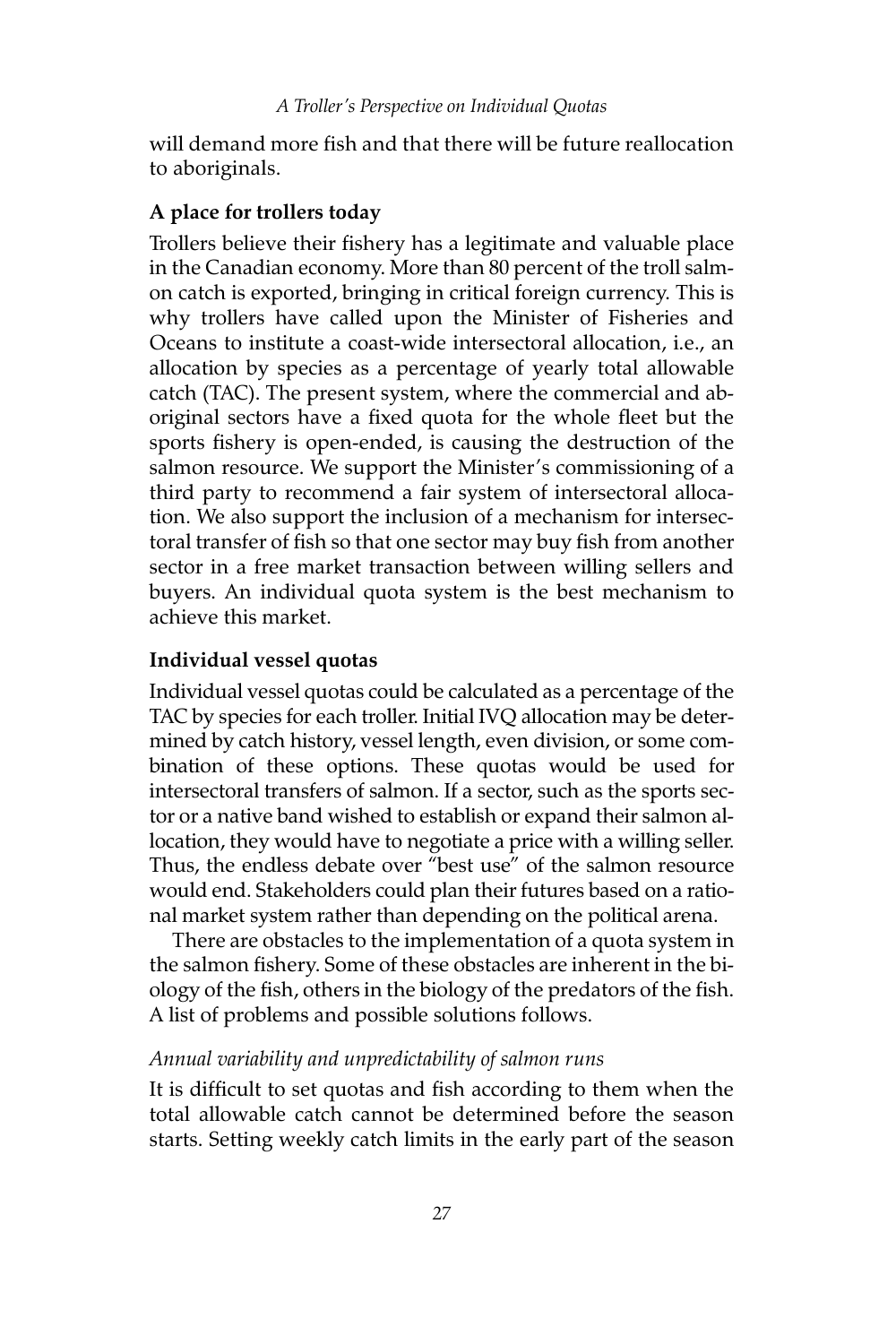#### *Fish or Cut Bait!*

may solve this problem. This would slow harvesting until estimates of the size of the run are firm.

# *Enforcement of IQs*

Although enforcement of IQs is often a concern, experience in other west coast fisheries using ITQs indicates that quota holders do not cheat. They are afraid to cheat because their quota is valuable and sanctions are severe. Poaching comes from outside the system by those who, if caught, know they will be treated leniently.

## *High-grading of product*

High-grading occurs when fishers do not retain all salmon of legal size. They "shake," i.e., discard, smaller grades, number two (marked or scarred fish), and, in the case of Chinook, whitefleshed fish, which are worth less. High-grading can be prevented with a system of "sockeye equivalents," which gives each species of salmon and catch grade within that species a relative value. Thus, the vessel's IVQ would be expressed in pounds of sockeye equivalents and every salmon caught would be subtracted from this amount, by multiplying its weight by the relative value constant that is given to its species and grade. These constants would be set so that there would be no financial incentive for a fisher to discard salmon of lower value.

#### *Increased management costs*

Quota fisheries on the coast of British Columbia are self-supporting. The current fleet restructuring program and the higher fish prices that would result from an IVQ system for salmon would make it possible for salmon fishers to support management, enforcement, and research.

## *Reduction in employment*

A quota system may cause job losses in the salmon fishery beyond those resulting from the current program of fleet reduction. However, the jobs that remain will be more secure and better paying.

## *Escalating prices for IVQs*

License and boat prices soared in the late seventies when catches and prices were high and fishers were making lots of money. Prices for IVQs may also rise if the system results in a better-quality product and fishers can make more money.